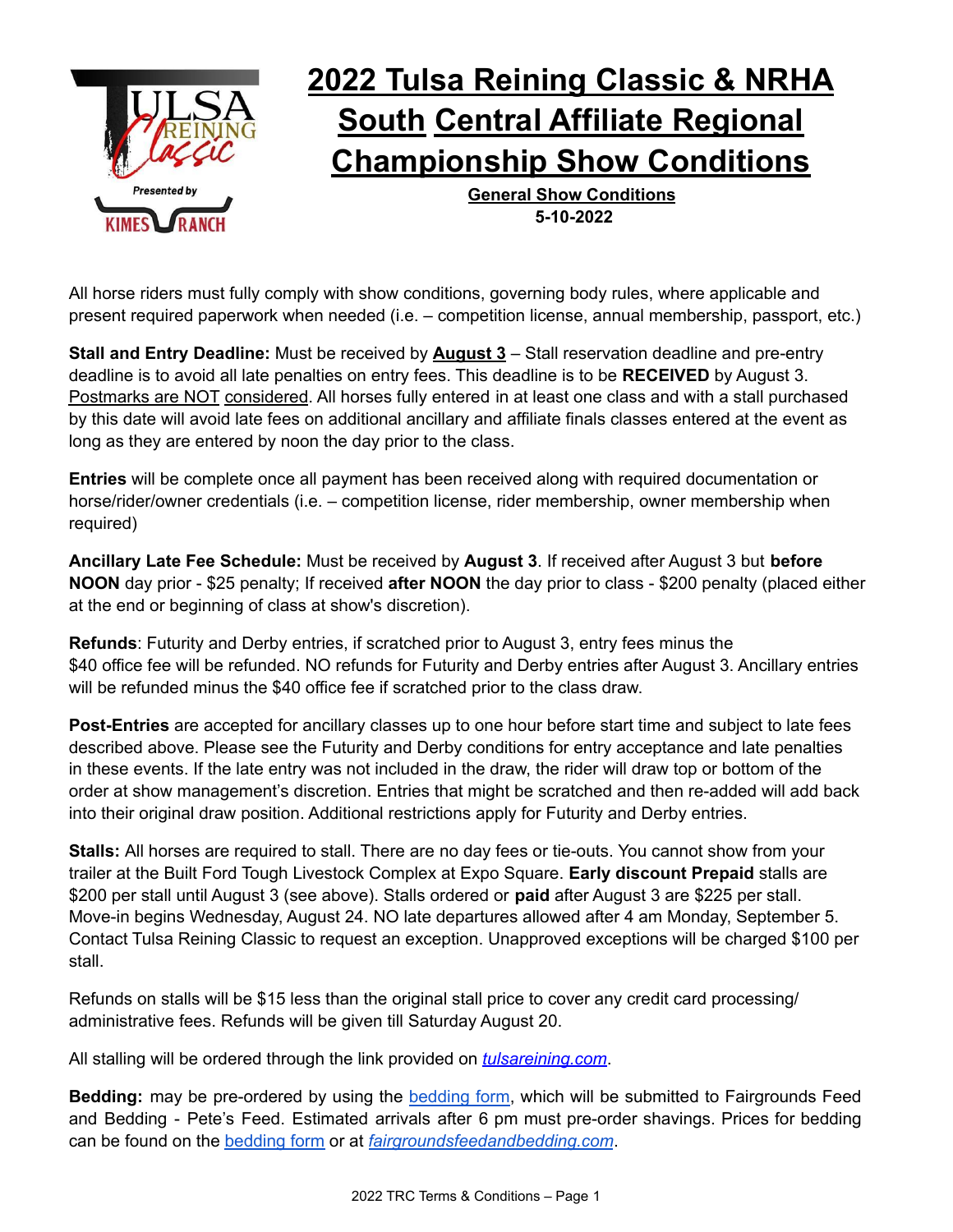**Dogs:** Dogs will be allowed throughout the Built Ford Tough Livestock Complex at Expo Square facility but must be on leash at all times. Failure to have dogs leashed or penned will result in a \$50 fine which will be donated to Reining Sports Foundation. Failure to clean up after the dog will also incur a donation/fine. **NO DOGS** with the exception of accredited therapy dogs will be allowed in the Sponsor Area or in the seating area in front of Sponsor Area.

**Judges Fees:** For concurrent classes, only one Judges Fee is payable per run. The highest Judges Fee in the set of concurrent classes only will apply.

**Office Charge/Security Fee:** Office Fee will be assessed to each horse. This fee covers the event's administrative cost for each horse. Security Fee will be assessed to each horse covering round-the-clock security for participants and horses. Charge will be \$50.

**Video Fee:** A Video Fee in the amount of \$15 will be assessed for each run. For concurrent classes, only one Video Fee is payable per run. This fee covers both Video Fee and Playback Fee.

**Photographer Fee**: A Photographer Fee of \$25 will be assessed to each horse. This gives TRC clients one low resolution digital image arena shot of their choice taken by Shane Rux Photography valued at \$35.

**Media Pass:** Media passes will be available through the show management, and all vendor conditions will apply. A \$300/horse fee will be charged for hi-resolution photographs taken within the arena by a private photographer. Phone photography and videoing will be allowed in the arena for social media only.

**Health Certificate:** A 12-month negative Coggins/EIA test is required along with a 30-day health certificate written by a veterinarian at the point of origin to be presented upon arrival at the Built Ford Tough Livestock Complex at Expo Square. Please be sure your health certificates and negative Coggins accompany the horses.

**Prize Money:** Will be paid to the owner of the horse as recorded on the NRHA Competition License at time of competition. Appropriate tax information must be on file with the Office in order to receive payout.

**Affiliate Regional Championships (ARC) Entries:** The Tulsa Reining Classic is proud to once again host the **South Central Affiliate Regional Championships**, but in no way, can take responsibility for the correctness or accuracy of verification of these entries, and will only be able to act upon what we are instructed to do by the NRHA.

**Information should be gathered and sought by way of the official event website:** *[tulsareining.com](https://www.tulsareining.com/)***. The official event website and publications will take precedence over any other publication or website, including but not limited to the websites of the national governing bodies (NRHA and AQHA).**

**Open Tabs:** Will be held in the show office. An open check or credit card number and connection to each horse on each check will be required to pick up competitor numbers. If there is no additional business on the account, you may pick up the open check or credit card authorization form at the end of the show. Checks not closed out within two hours after the end of the last class will be closed out according to the responsible party's account and will incur a \$25 service fee, which will include mailing a statement to the address on record.

Trainers will be responsible for all client fees not paid before the trainer closes out their tab (otherwise known as trainer splits). Trainer splits should be completed by NOON on Friday, September 2.

**Video:** No outside video is allowed. Competitors are encouraged to purchase video from the official show videographer and images from the official photographer. By way of entry into the event, competitors, and their respective employees, agents and family members grant the permission without remuneration for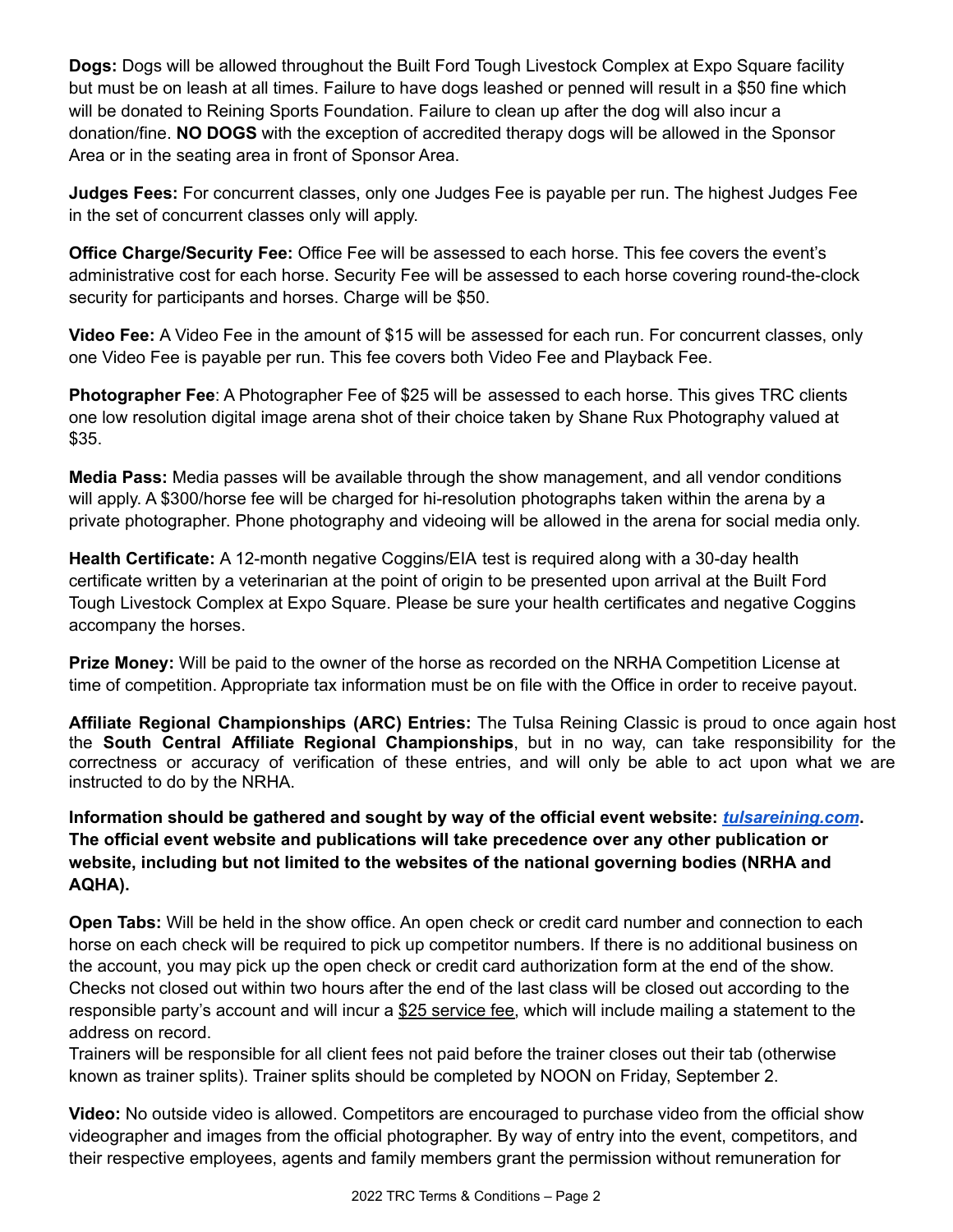the use and public distribution of their image, likeness, voice and video for the possible promotion of the event.

**Paid Warm-Ups:** Will begin in the Xochic Ford Truck Arena on Thursday, August 25 and in the Mustang Arena on Sunday August 28 and the Super Duty on Monday, August 29. Paid-warm-ups are \$45 in the Xochic Ford Truck Arena for 6 minutes of individual ride time; \$40 in the Mustang Arena and Super Duty for 6 minutes of individual ride time. Use the paid warm-up form to reserve your space, but PREFERENCE AND PRIORITY IS GIVEN TO SPONSORS of the Tulsa Reining Classic & NRHA South Central Affiliate Regional Championship Show. Paid warm-up slots are non-refundable and will be automatically added to your show tab once ordered. If for any reason you cannot make your reserved time, there will be NO REFUNDS. Trading of slots is permissible; however, the name on the slot will always be the original reservation.

**Open Riding:** Time will be scheduled in between paid warm-up as outlined on the paid warm-up schedule.

**Animal Welfare:** The Tulsa Reining Classic & NRHA South Central Affiliate Regional Championship Show, The Invitational Reining and the National Ranch Riding Futurity are highly public events held in a major metropolitan area. TRC management reserves the right to investigate and take appropriate action in the event of an incident involving animal welfare concerns. Animal welfare is monitored by show stewards while at the horse show. Arenas will not be overcrowded, and safety of horse and rider will be maintained to the best of management's ability. This monitoring shall extend to the schooling areas and training times in accordance with the applicable governing body.

Hotels: A list of host [hotels](https://www.tulsareining.com/show-info/host-hotels/) is available at *[tulsareining.com](https://www.tulsareining.com/)*. Be sure to mention group rates for the Tulsa Reining Classic & NRHA South Central Affiliate Regional Championship Show. Please secure your room with one of our **host [hotels](https://www.tulsareining.com/show-info/host-hotels/)** to give the show credit with the City of Tulsa for the record keeping and future support of our sport!

**Camping:** The Built Ford Tough Livestock Complex at Expo Square offers a full-service RV park on the grounds. Camping spaces may be reserved for \$50/night. Please contact the Built Ford Tough Livestock Complex at Expo Square RV Park for details at 918-744-1113, ext. 2154. Sponsors of the TRC will have access to the limited space on the south side lot close to Ford Barn that feature 50-amp RV spaces exclusively designed for our event's VIPs. Check out the Sponsorship [Opportunities](https://www.tulsareining.com/sponsors/) to camp within a few steps of the barns and arena.

**Show Management:** reserves the right to interpret all rules and regulations in the best interest of the event and of the promotion of the sport of Reining. All decisions are final. By way of making entry, competitors will assume responsibility for knowledge and attest that they have read and fully understand all event rules, as well as association and National Governing Body (NGB) rules and regulations. Show management reserves the right to modify or change conditions when necessary or at any time without notice without liability. In the event of cancellation, entry fees or other show fees paid in advance shall be refunded. Show management reserves the right to decide upon all questions in regard to or arising out of claims for damages or recourse of any kind. Under Oklahoma Law, an equine professional is not liable for injury or harm that may arise from an individual's participation in equine events or activities. For the purposes of this event, Show Management will be defined as the entire show committee, including, but not limited to K-Bar-4 Ranch, Inc and the Oklahoma Reining Horse Association.

**NSF Checks:** Will be payable in cash, money order or cashier's check before services or products will be rendered plus a \$50 NSF check fee.

**Past Due Accounts:** If a horse show client has an outstanding balance from prior years, the first funds received from that client will be applied to the outstanding balance.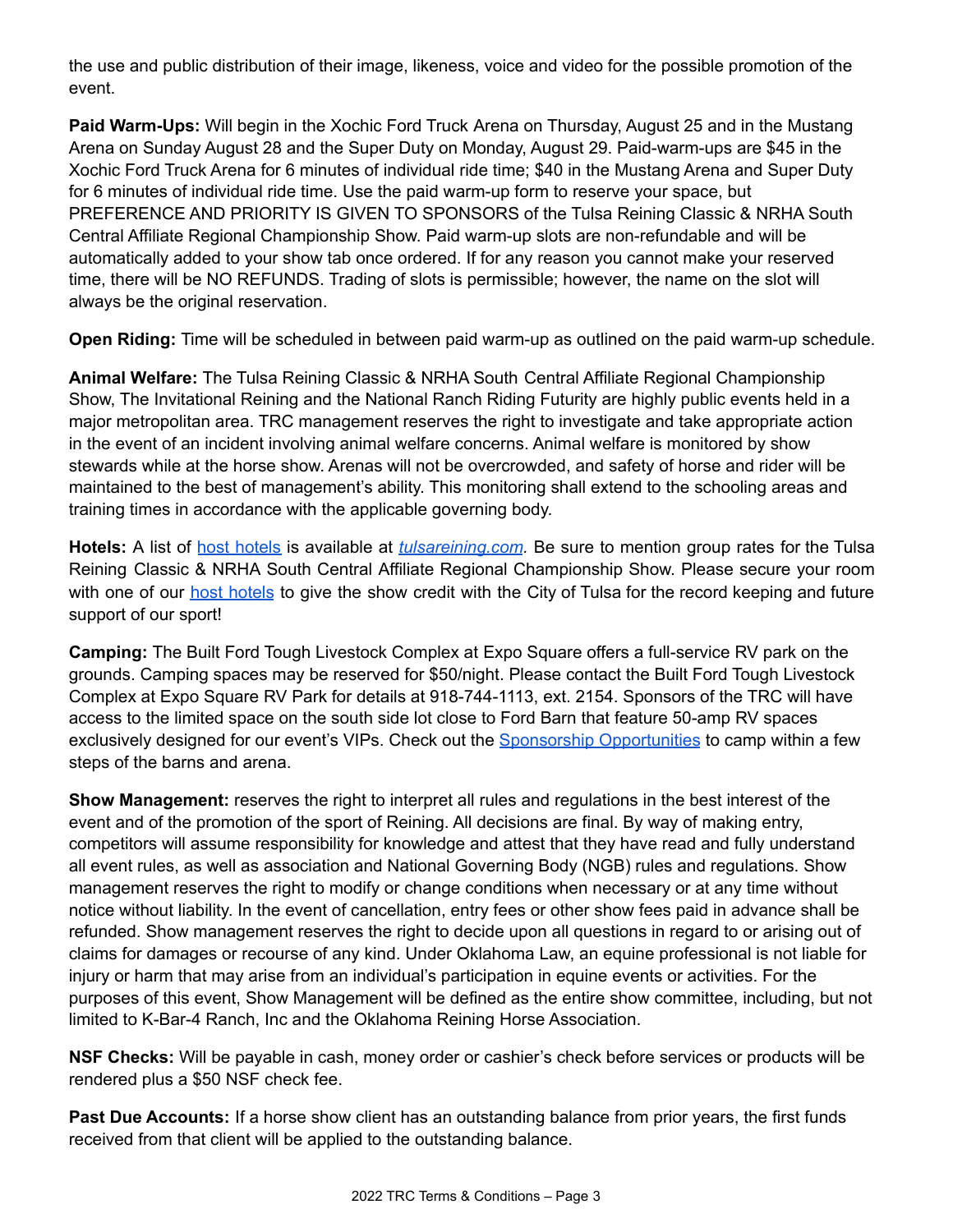# **SILVA REINING HORSES, LLC. OPEN FUTURITY CONDITIONS, XCS RANCH NON PRO and THE INVITATIONAL FUTURITY CONDITIONS**

Open division will be open to three-year-old horse/rider combinations that are not entered in the Developing Futurity. Non Pro division will be open to all three-year-old horse/rider combinations. All horses and riders must fully comply with show conditions, governing body rules, where applicable, and present required paperwork when needed (i.e. – competition license, annual membership, etc.).

**Entry Deadline:** Entries must be received by Wednesday, August 3 to avoid late fees.

### **Futurity Late Fee Schedule:**

Received after August 3 but by NOON on Monday, August 22 - \$100; --Non Pro Received after NOON on August 22 but by NOON on Wednesday, August 31 - \$150 --Open Received after NOON on August 22 but by NOON on Thursday, September 1 - \$150 Absolutely no entries after noon the day prior to the class.

**Cross-Entry Requirement:** Is required by all entries except for youth exhibitors.

Riders must enter up one class from the lowest division of the rider's eligibility. (i.e. – to be able to enter the Level 2 class, a rider must also enter the Level 3 class). To be eligible for Prime Time, riders must be fully entered, i.e. if a rider qualifies for Level 1 class, they must also enter Level 2 class and so on.

Divisions within a class may be added or changed without penalty until NOON on Wednesday, August 31 for Non Pro divisions and NOON on Friday, August 26 for Open divisions. In the event of division changes resulting in a change in entry fees required versus entry fees paid, no refunds will be granted. However, competitors must pay for an increase in fees required versus fees paid.

**Substitutions:** Substitutions of riders will be allowed until NOON on September 2 for Non Pro divisions and NOON on September 1 for Open divisions. Substitutions of horses will NOT be allowed.

Horses may be shown in any legal bridle one handed, snaffle bit or hackamore.

**Prize Money:** Will be paid to the owner of the horse as recorded on the NRHA Competition License at time of competition. Appropriate tax information must be on file with the Office in order to receive payout. The TRC is not responsible for failure of owners to transfer horses into their name before the event or failure of owners to provide current competition licenses.

XCS Ranch Non Pro Futurity will run on Thursday, September 1 and the Silva Reining Horses, LLC. Open Futurity will run on Friday and Saturday (if cross entered into The Invitational) September 2 and 3.

Five judges will be used, with high and low scores dropped to count for the final overall score. All judges' decisions will be final. An equipment judge stationed at the pre-check will be used at the Silva Reining Horses, LLC Open and XCS Ranch Non Pro Futurities and the Invitational Open and Non Pro.

By way of entry, riders accept that they have read and understand all event rules as well as NRHA rules and regulations.

Furthermore, riders are exclusively responsible to adhere to eligibility requirements. A rider who enters an event or division in which he or she is ineligible will forfeit all winnings and entry fees and be subject to disciplinary action, should the NRHA choose to do so. Riders are responsible for all entry information regardless of the person who may have completed the entry.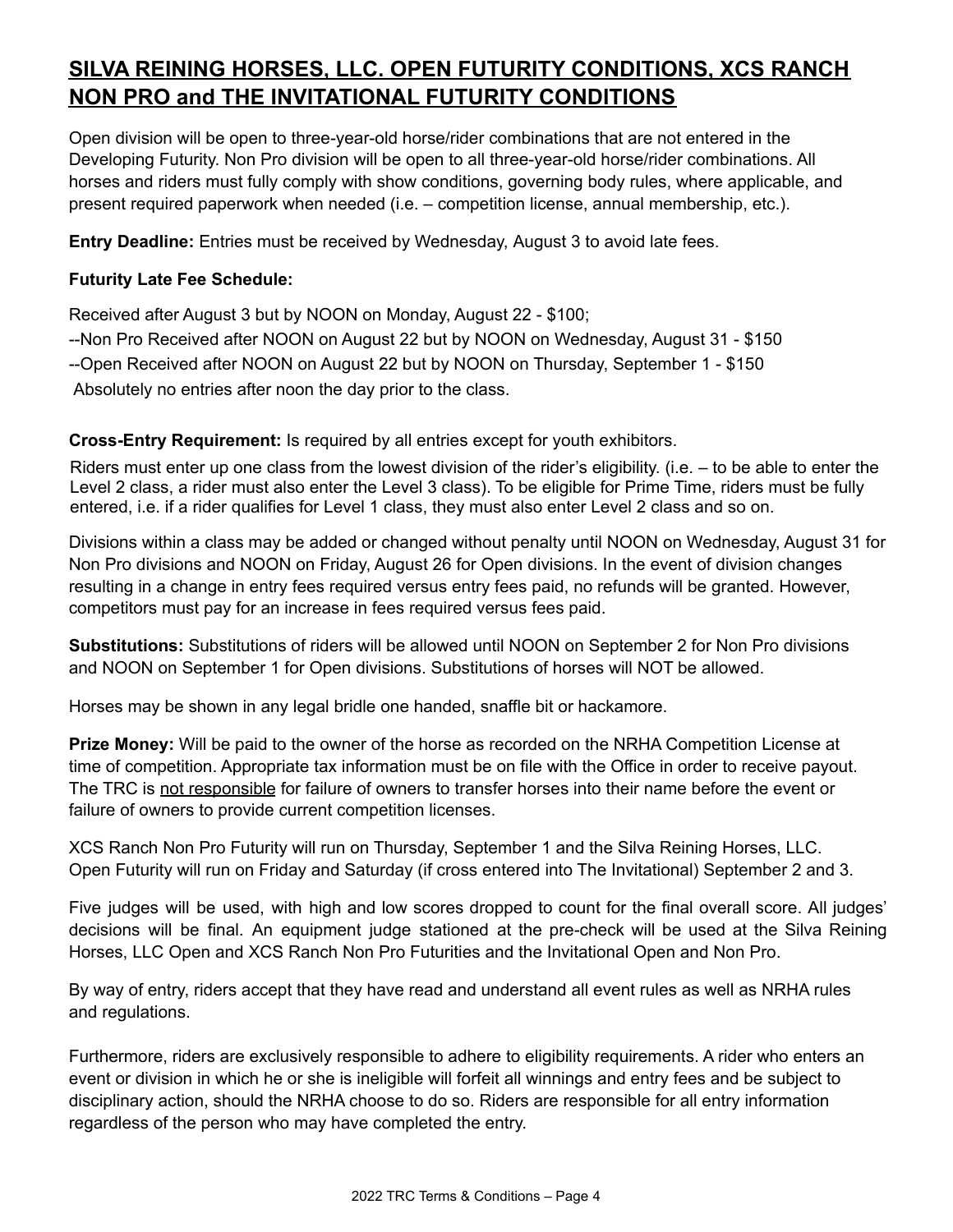Please refer to the published tentative schedule of events *[tulsareining.com](https://www.tulsareining.com/)* for a breakdown of classes within each division of the Silva Reining Horses, LLC. Open and XCS Ranch Non-Pro Futurities and The Invitation Open and Non Pro.

The Silva Reining Horses, LLC Open and the XCS Ranch Non-Pro Futurities will use Payback Schedule B for prize money distribution.

The Invitational Reining is open to only those qualified foals by the enrolled stallions. Visit *[TheInvitationalReining.com.](https://theinvitationalreining.com/)* Entry fee will include all rider eligible divisions. The Invitational Management will retain 100% of the entry fee and will disburse proceeds from the event and will confirm the eligibility of horses competing. All open entries will compete on Saturday, September 3, including cross over entries in the Silva Reining Horse, LLC Open and Non Pro entries will compete on Thursday September 1.

## **CARDINAL RANCH EMERGING HORSE FUTURITY SHOW CONDITIONS**

Open to three-year-old horse/rider combinations that are not entered in the Silva Reining Horses, LLC. Open Futurity or the Tamarack Ranch Developing Horse Futurity (horses may still be shown in the XCS Ranch Non Pro Futurity but not in the Silva Reining Horses, LLC. Open Futurity or Tamarack Ranch Developing Horse Futurity). All horses and riders must fully comply with show conditions, governing body rules, where applicable and present required paperwork when needed (i.e. – competition license, annual membership, etc.).

Horses may be shown one or two-handed in any legal bridle, snaffle bit or hackamore; however, equipment cannot be changed in the event of a run-off.

**Entry Deadline:** Entries must be received by Wednesday, August 3 to avoid late fees.

**Emerging Horse Futurity Late Fee Schedule:** Received after August 3 but by NOON on Sunday, August 28 - \$100. Absolutely no entries after noon the day prior to the class.

**Substitutions:** Substitutions of riders will be allowed until NOON the day prior. Substitutions of horses will NOT be allowed.

**Prize Money:** Will be paid to the owner of the horse as recorded on the NRHA Competition License at time of competition. Appropriate tax information must be on file with the Office in order to receive payout. The TRC is **not responsible** for failure of owners to transfer horses into their name before the event or failure of owners to provide current competition licenses.

Class will be held on August 31 in the Xochic Ford Truck Arena.

Two judges will be used, with all scores to count for the final overall score. All judges' decisions will be final. An equipment judge stationed at the pre-check will be used.

By way of entry, riders accept that they have read and understand all event rules as well as NRHA rules and regulations.

Riders are responsible for all entry information regardless of the person who may have completed the entry.

Riders in the Level 2 division of the Emerging Horse are not required to enter up a division.

The Emerging Horse Futurity will use Payback Schedule B for prize money distribution.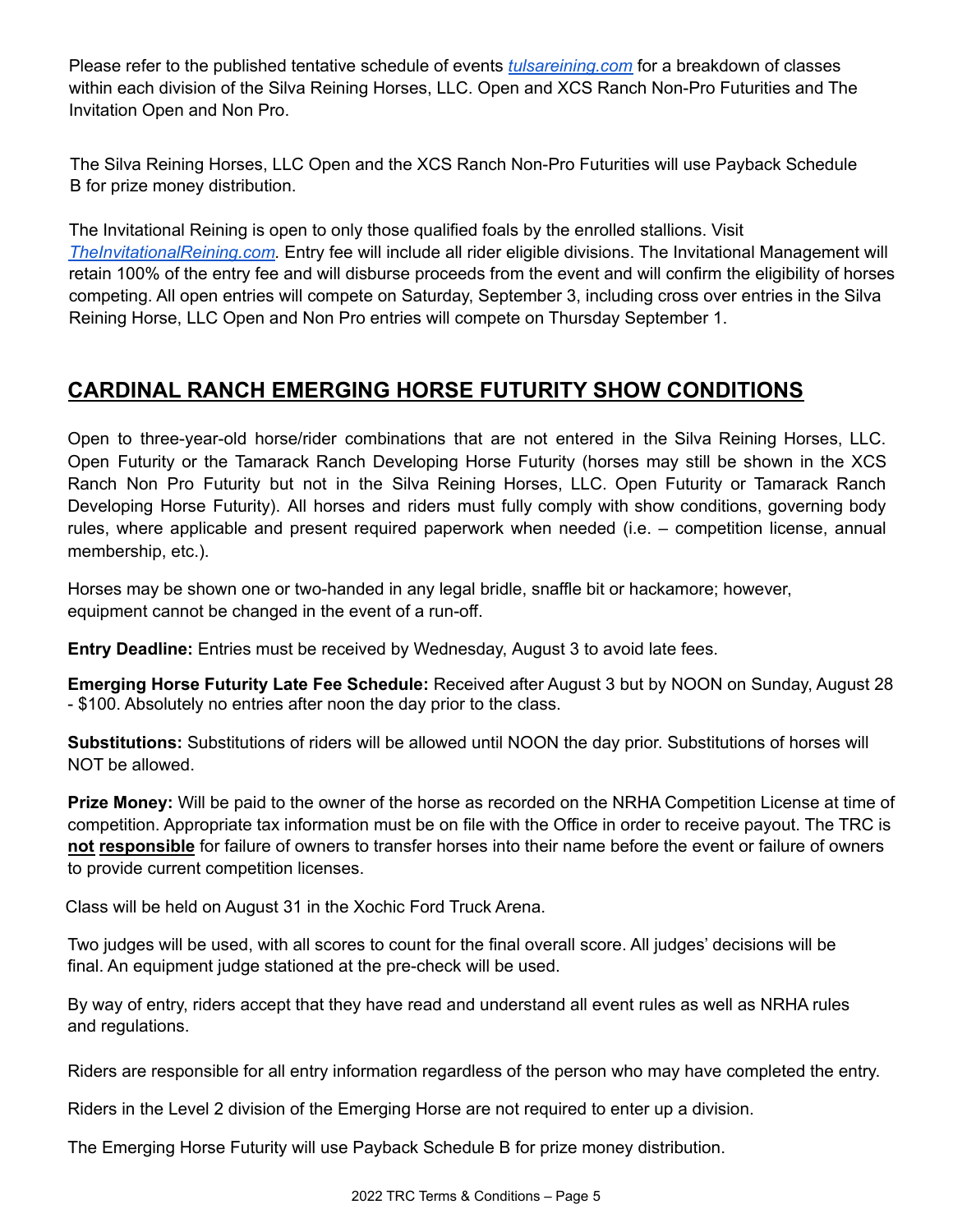## **TAMARACK RANCH DEVELOPING HORSE FUTURITY SHOW CONDITIONS**

Open to three-year-old horse/rider combinations that are not entered in the Silva Reining Horses, LLC. Open Futurity or The Invitational Open or Non Pro. All horses and riders must fully comply with show conditions, governing body rules, where applicable and present required paperwork when needed (i.e. – competition license, annual membership, etc.).

Horses may be shown one handed in any legal bridle, two-handed in a snaffle bit or hackamore; however, equipment cannot be changed in the event of a run-off.

**Tamarack Ranch Developing Horse Futurity Late Fee Schedule:** Received after August 3 but by NOON on Monday, August 22 - \$100; Received after NOON on August 22 but by NOON on Tuesday, August 30 - \$150. Absolutely no entries after noon on Tuesday, August 30.

**Cross-Entry Requirement:** Required by all entries except for youth exhibitors.

Riders must enter up one class from the lowest division of the rider's eligibility. (i.e. – to be able to enter the Level 2 class, a rider must also enter the Level 3 class).

Classes within a division may be added or changed without penalty until NOON on Tuesday, August 30. In the event of division changes resulting in a change in entry fees required versus entry fees paid, no refunds will be granted. However, competitors must pay for an increase in fees required versus fees paid.

**Substitutions:** Substitutions of riders will be allowed until NOON on Tuesday, August 30. Substitutions of horses will NOT be allowed.

**Prize Money:** Will be paid to the owner of the horse as recorded on the NRHA Competition License at time of competition. Appropriate tax information must be on file with the Office in order to receive payout. The TRC is not responsible for failure of owners to transfer horses into their name before the event or failure of owners to provide current competition licenses.

Tamarack Ranch Developing Horse Futurity will run on Wednesday, August 31 in the Xochic Ford Truck Arena. Three judges will be used, with all scores to count for the final overall score. All judges' decisions will be final. An equipment judge stationed at the pre-check will be used at the Tamarack Ranch Developing Horse Futurity.

By way of entry, riders accept that they have read and understand all event rules as well as association rules and regulations.

Furthermore, riders are exclusively responsible to adhere to eligibility requirements. A rider who enters an event or division in which he or she is ineligible will forfeit all winnings and entry fees and be subject to disciplinary action, should the NRHA choose to do so. Riders are responsible for all entry information regardless of the person who may have completed the entry.

Please refer to the published tentative schedule of events at *[tulsareining.com](https://www.tulsareining.com/)* for a break-down of classes within each division of the Tamarack Ranch Developing Horse Futurity.

The Tamarack Ranch Developing Horse Futurity will use Payback Schedule B for prize money distribution.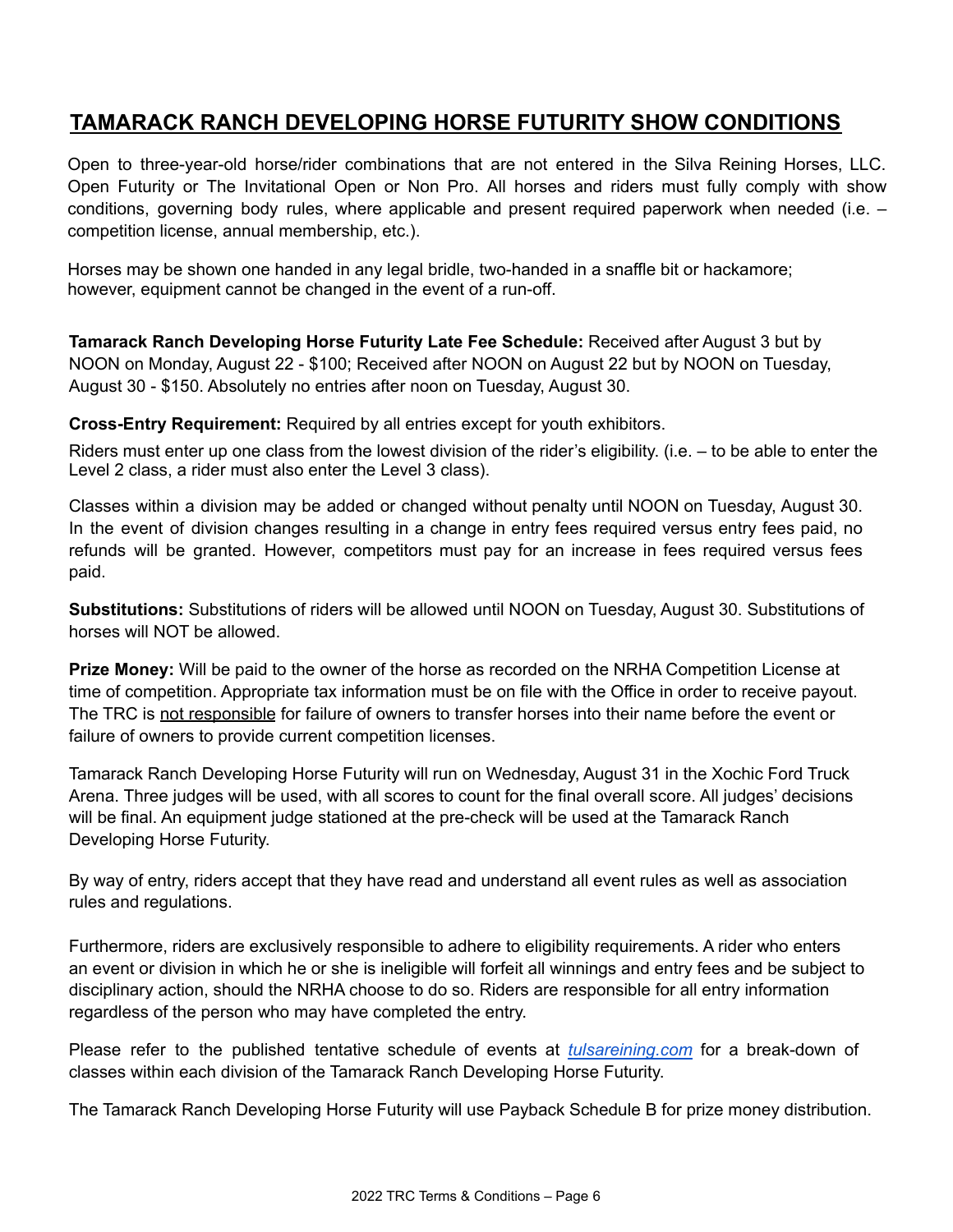# **ELEMENTA OPEN DERBY, MARKEL NOVICE OPEN DERBY, NOT RUF AT ALL NON PRO DERBY, MARKEL NOVICE NON PRO DERBY CONDITIONS**

The Markel Novice Open Derby will be run concurrently with the Elementa Open Derby and is open to horses already *fully entered in the Open Derby*. The Markel Novice Non Pro Derby will be run concurrently with the Non Pro Derby and is open to horses already *fully entered in the Non Pro Derby*.

Novice horses must have earned less than \$25,000 as of January 1, 2022. Determination of horses' eligibility is the responsibility of the rider, but the TRC show office will also verify eligibility. For assistance with eligibility verification, please contact the TRC office at (903) 274-6888.

**Horses may be 4, 5, 6 or 7 years old** and should be shown one-handed in any legal bit.

**Entry Deadline:** Entries must be received by Wednesday, August 3 to avoid late fees.

**Derby Late Fee Schedule:** Received after August 3 but by NOON on Monday, August 22 - \$100; Non Pro – Received after NOON on August 22 but by NOON on Monday August 29 - \$150; Open Received after NOON on August 22 Saturday but by September 3 - \$150. Absolutely no entries after noon the day prior to the class.

**Cross-Entry Requirement:** is required by all entries except for youth exhibitors. Riders must enter up one class from the lowest division of the rider's eligibility. (i.e. – to be able to enter the Level 2 class, a rider must also enter the Level 3 class).

Classes within a division in the Derby(s) may be added or changed without penalty until NOON the day prior to competition. In the event of division changes resulting in a change in entry fees required versus entry fees paid, no refunds will be granted. However, competitors must pay for an increase in fees required versus fees paid.

**Substitution:** Substitutions of riders will be allowed until NOON the day prior to competition. Substitutions of horses will NOT be allowed.

**Prize Money:** Will be paid to the owner of the horse as recorded on the NRHA Competition License at time of competition. Appropriate tax information must be on file with the Office in order to receive payout. The TRC is not responsible for failure of owners to transfer horses into their name before the event or failure of owners to provide current competition licenses.

Three judges will be used in the Elementa Open Derby, Markel Novice Open Derby, Not Ruf At All Non Pro Derby and Markel Novice Non Pro Derby, with all scores to count for the final overall score. All judges' decisions will be final. An equipment judge stationed at the pre-check will be used at the Open Derby, Novice Open Derby and Non Pro Derby, and Novice Non Pro Derby.

By way of entry, riders accept that they have read and understand all event rules as well as association rules and regulations.

Furthermore, riders are exclusively responsible to adhere to eligibility requirements. A rider who enters an event or division in which he or she is ineligible will forfeit all winnings and entry fees and be subject to NRHA disciplinary action. Riders are responsible for all entry information regardless of the person who may have completed the entry.

Please refer to the published tentative schedule of events at *[tulsareining.com](https://www.tulsareining.com/)* for a breakdown of classes